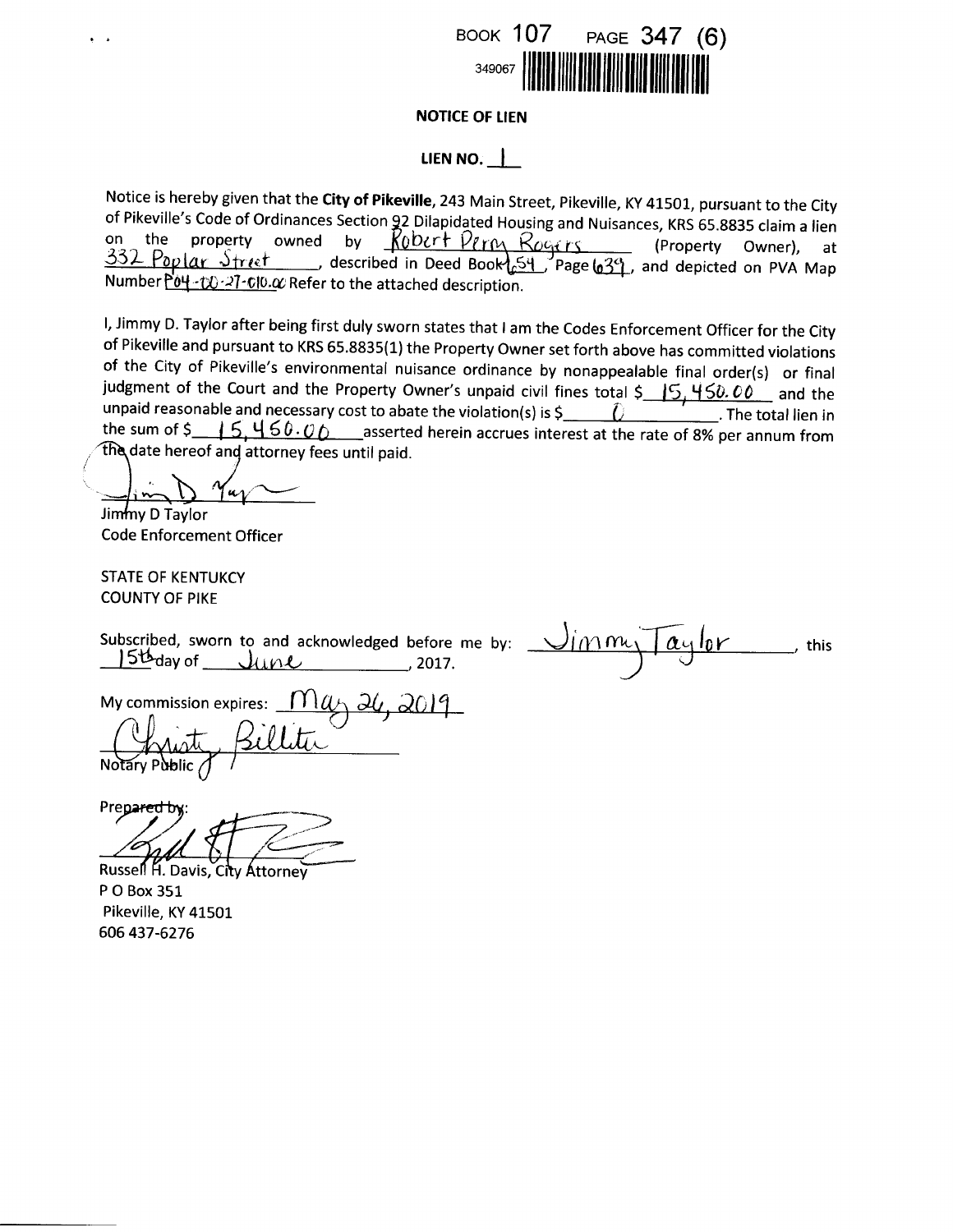|                  | DATE<br><b>PRICE</b><br><b>PREVIOUS ONNER</b> | Sale Information<br><b>THP VALLE</b> | COND TYPE<br>88      | 0<br><b>PORCH SOFT</b> | BSALFIN<br><b>GARAGE SOFT</b> | <b>BOAT TYPE</b><br><b>NOWE</b> | BASEMENT SQFT    | FOUND TYPE<br><b>LATME SOFT</b> | <b>EXTTRE</b><br>ត្ត | <b>RCTYPE</b><br><b>RESIDENTIAL</b><br>AUR TYPE | 2861<br>HEAT TYPE | <b>YEAR BUILT</b><br><b>FIREPLACES</b> | <b>Hope</b><br>PATIO TYPE | <b>MANUEACT</b><br><b>GARAGE TYPE</b> | <b>CLASS TYPE</b><br>CLASS I BASIC | Improvement Information | <b>SITE COND TYPE</b> | <b>NEIGHBORTYPE</b><br><b>HAT</b> | ACREAGE<br><u>ິດ</u><br><b>ZONING CODE</b> | $\bullet$<br><b>DRAINAGE TYPE</b> | <b>HLEN</b>         | c<br>DRIVEWAY TYPE | <b>FRONTAGE</b><br><b>STREET/ROAD</b> | <b>TOL 2007</b><br>۰ | Land Information | <b>RES: 15,000</b><br>Taxable Value: 15000 | 2017 Assessment Information |                      |             |          | <b>QTID</b><br>33230                     | <b>PIKEVILLE KY 41501</b> | 317 FIFE FORK RD   |                   | <b>ROGERS ROBERT PERRY</b>  | <b>Owner Information</b>      | <b>P04-00-27-010.00</b> |
|------------------|-----------------------------------------------|--------------------------------------|----------------------|------------------------|-------------------------------|---------------------------------|------------------|---------------------------------|----------------------|-------------------------------------------------|-------------------|----------------------------------------|---------------------------|---------------------------------------|------------------------------------|-------------------------|-----------------------|-----------------------------------|--------------------------------------------|-----------------------------------|---------------------|--------------------|---------------------------------------|----------------------|------------------|--------------------------------------------|-----------------------------|----------------------|-------------|----------|------------------------------------------|---------------------------|--------------------|-------------------|-----------------------------|-------------------------------|-------------------------|
|                  |                                               | 00001                                |                      |                        | 0                             |                                 | 0                | Ř                               | <b>NONE</b>          |                                                 | <b>ELECTRIC</b>   |                                        | NEWO                      | <b>NOWE</b>                           |                                    |                         | <b>POS</b>            |                                   |                                            |                                   |                     |                    | <b>SIANE</b>                          |                      |                  |                                            |                             | <b>Date Assessed</b> | Description | क्क स्था | <b><i><u><b>Tax District</b></u></i></b> | <b>Red</b>                | <b>SP</b>          | Address           | <b>Property Information</b> |                               | <b>SASGS</b>            |
| DEED BOOK        |                                               |                                      | <b>SKIRTING TYPE</b> |                        | COVER TYPE                    | HUSNET                          | <b>HUCIM</b>     |                                 | dhu SdS              | <b>POOL SIZE</b>                                |                   | <b>ROOL</b>                            | <b>TENNIS COURT</b>       | <b>PATIO/DECK SQFT</b>                |                                    |                         | <b>TAND VALUE</b>     | <b>and and</b>                    | STIVMENTIS                                 |                                   | <b>UTILITY TYPE</b> | <b>FLOOD TYPE</b>  |                                       |                      |                  |                                            | <b>191-1997</b>             |                      | 医肾细         | 筥        | <b>S</b>                                 | <b>WEIGH</b>              | <b>RESIDENTIAL</b> | 332 POPLAR STREET |                             | Printed 11/28/2016 3:50:44 PM | 以诗歌                     |
| <b>DEED PAGE</b> |                                               |                                      |                      |                        |                               | ፟፟፟፟፟                           | $\ddot{\bullet}$ |                                 |                      | 0                                               | る                 |                                        | δ                         | X                                     |                                    |                         | 0000'0009             |                                   | る                                          | <b>SEMER</b>                      | WATER, GAS, &       | <b>NOWE</b>        |                                       |                      |                  |                                            |                             |                      |             |          |                                          |                           |                    |                   |                             |                               |                         |



上下来编写

 $\mathcal{L}(\mathbf{z})$  .

 $\sim 10$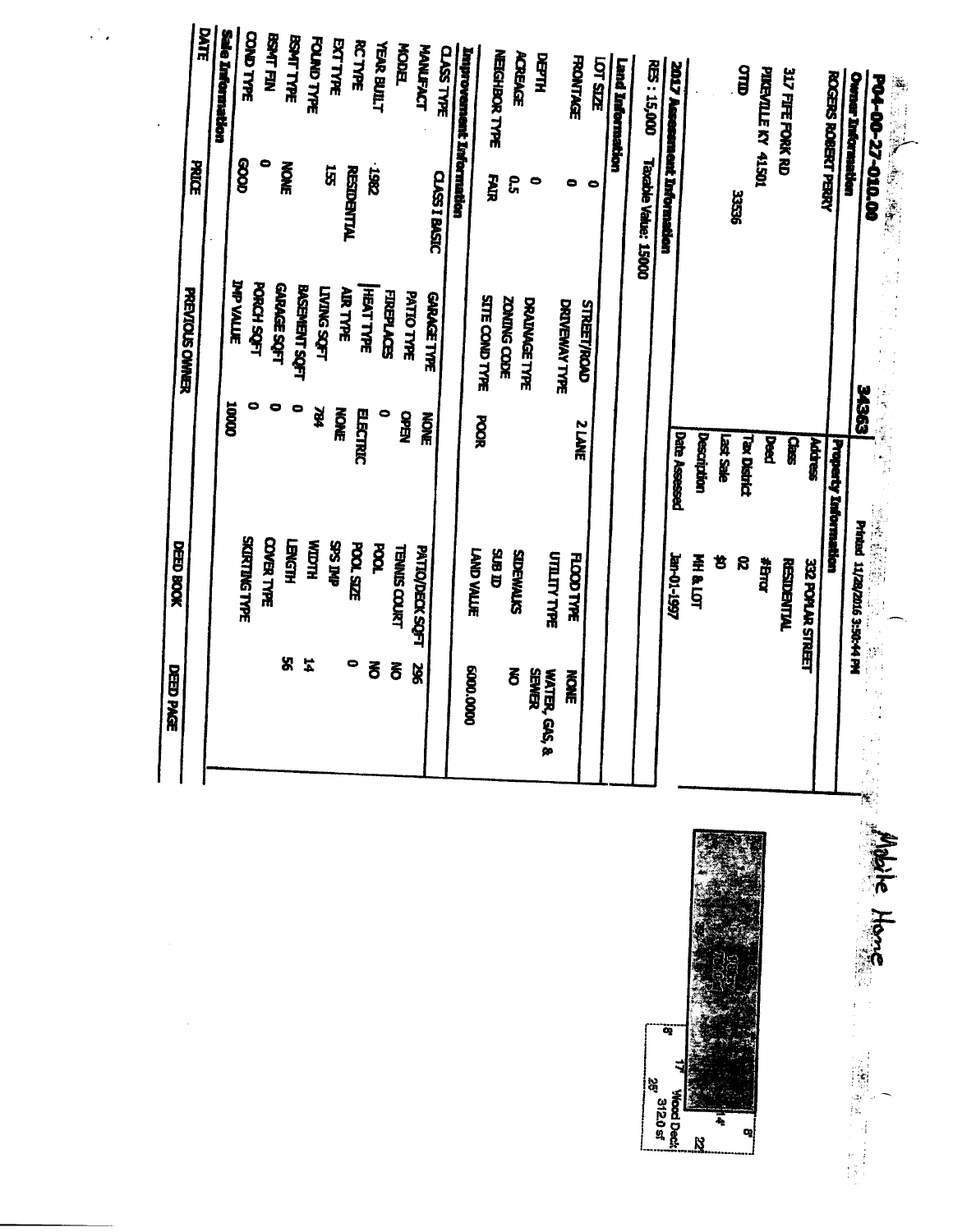# **BOOK 654 PACE 639**

#### DEED OF CONVEYANCE

THIS DEED OF CONVEYANCE made and entered into this the  $\frac{14 \frac{D_1}{C}}{2}$  day of November, 1991, between ODELL ROGERS of 187 Jay Street, Pikeville, Pike County, Kentucky, Party of the First Part, and ROBERT PERRY ROGERS, 100 Jay Street, Pikeville, Pike County, Kentucky, Party of the Second Part:

WITNESSETH; that the said Party of the First Part, for and in consideration of One (\$1.00) Dollar and love and affection he has for the Party of the Second Part, hereby, gives, grants and conveys unto the Party of the Second Part, his heirs and assigns forever, in fee simple absolute, all of his right, title and interest in and to the following described property, to-wit:

Being a part of the property conveyed to Party of the First Part, by Odell Rogers and Rose Rogers, his wife, by deed bearing date April 25, 1985, recorded in Deed Book 587 Page 247, Pike County Court Clerk's Office; which tracts are described as follows:

#### TRACT NO 1

Being Tract No. 2 of Deed recorded in<br>Deed Book 587 Page 247:

Lying and being in the Valley addition to Pikeville; BEGINNING on Marion Street at the boundary line between Lot #19 and Lot #20; thence in a westerly direction<br>with the line of Marion Street 45 feet with the line of Marion Street 45 feet<br>to a stake; a corner of the portion<br>of the Lot excepted from the deed from<br>Sarah Emma Auxier, Widow, to Arietta<br>R. Chaney; thence leaving Marion Street<br>and running in a northernly dir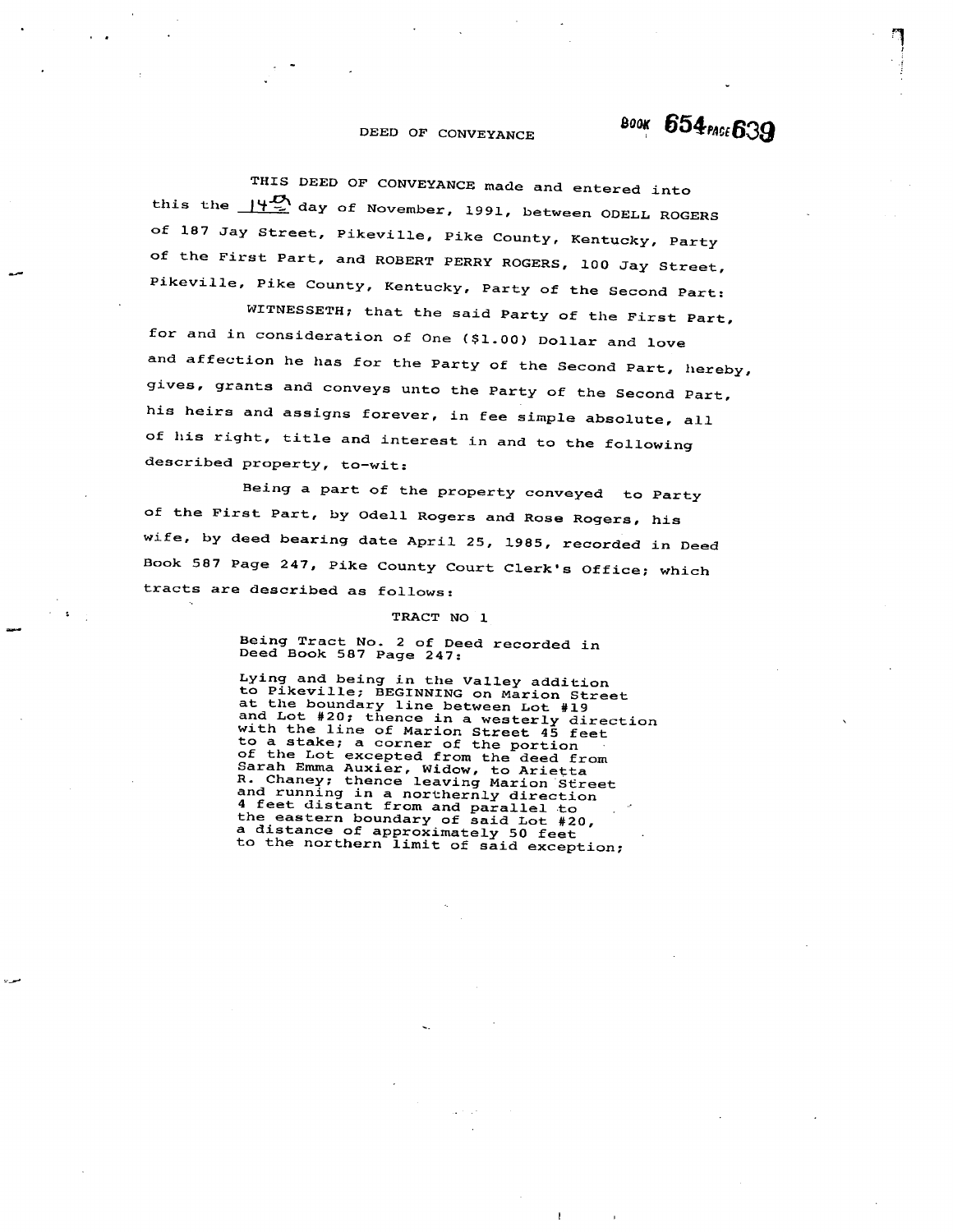## 800K 654 pace 640

thence running in an easterly direction<br>with a line at right angles to the westerly<br>boundary of Lot #20 erected at a point<br>50 feet distant from Marion Street and<br>continued with such line to its intersection<br>with the easter

#### TRACT NO. 2

Being Tract No. 4 in Deed Book 587 Page 247 Pike County Court Clerk's Office.

A certain tract or parcel of land lying in Pike County, Kentucky, on Poplar<br>Street in the town of Pikeville, Kentucky,<br>bounded and described as follows. nd described as follows

î

- .  $\int$ 

l

One house and lot located and being on Poplar Street in Pikeville, Kentucky. Beinning at an iron pipe on the upper<br>side of Poplar Street, (witnessed S<br>41 15 W 43.2 feet from three thirty penny nails driven in the east side of a large elm tree standing in the<br>said Poplar Street) thence running up<br>the hill S 80 45 W with the line of<br>E. M. Hatfield, to an alley back of said lots, thence running with the lower saide of the alley to a stake a corner<br>of the W. W. Gray line, thence down<br>the hill to a stake at the upper side of Poplar Street, thence running with<br>the upper side of Poplar Street 27.5 eet to the BEGINNING.

#### TRACT NO. 3

Being Tract No. 5 in Deed Book 587 Page 247 Pike County Court Clerk's Office.

A certain tract or parcel of land being in the City of Pikeville, Pike County, Kentucky, bounded and described as follows.

All of Lots 16, 17, 18. and 19 lying and being in the Valley View Addition to the City of Pikeville, Kew Auurtion<br>as shown upon a map of said Addition prepared in 1923 by Ben H. Auxier, Engineer,<br>and now of record in Deed Book 96. at Page 644, Pike County Court Clerk's Office, to which map reference is bereby made for a more definite description.

Also the property conveyed to Party of the First Part by Commercial Credit Loans, Inc., by deed bearing date October 22, 1987, recorded in Deed Book 610 Page 517; which is described as follows:

> One house and lot number 23, of the Valleyview subdivision of Lots and Lot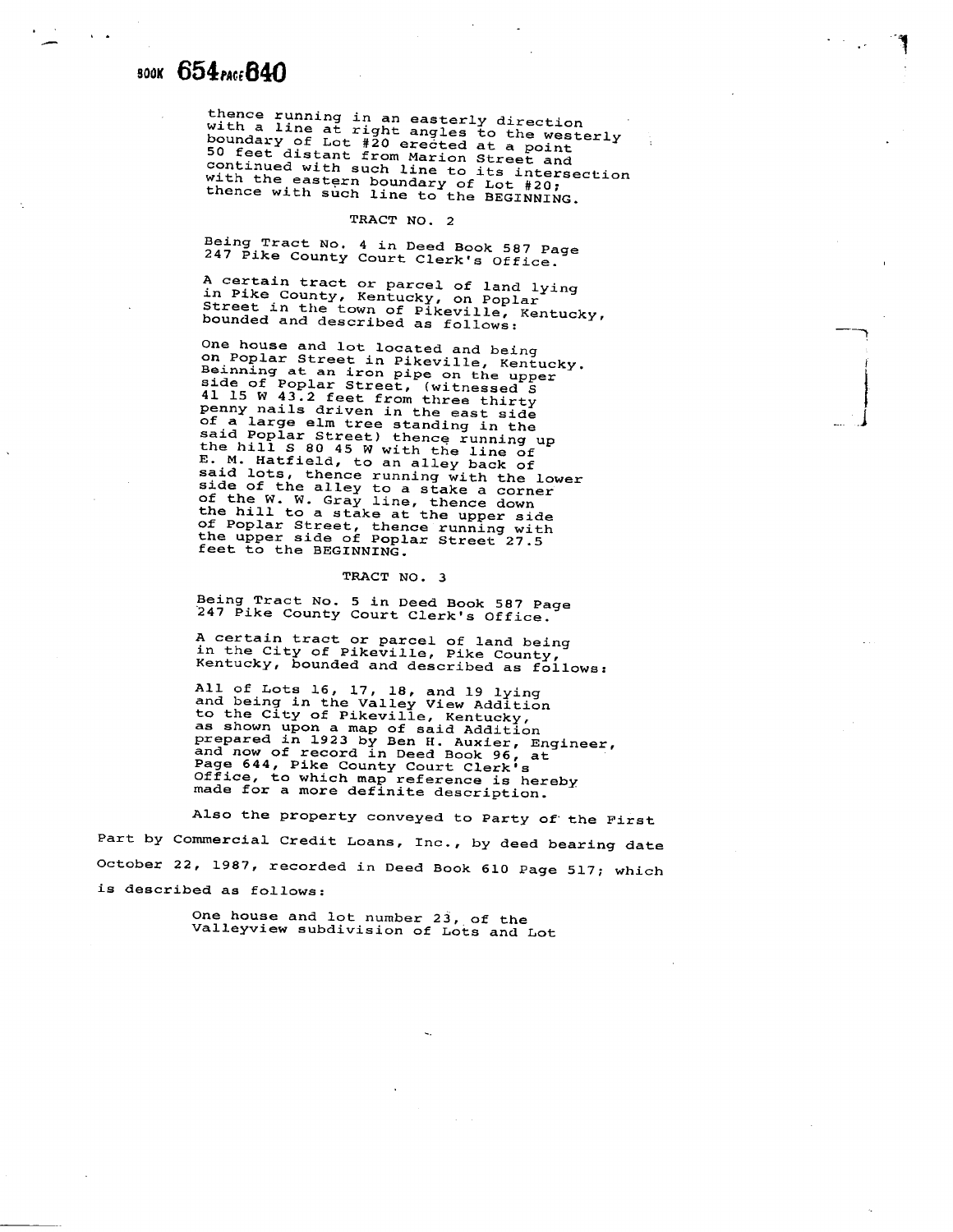No. 10, in the Taylor-Fraley subdivision<br>of lots in the city of Pikeville, and<br>more particularly described as follows:

more particularly described as follows:<br>
Lot No. 23, adjoins the railroad right<br>
of way on the front, and adjoins Mrs.<br>
Blythe Robinson's lot on the upper end,<br>
and 195 Jay Street, on the back side<br>
and also joins Lot Numb

TO HAVE AND TO HOLD the same together with all the appurtenances thereunto belonging unto the Party of the Second Part, his heirs and assigns forever, with Covenants of General Warranty of Title.

IN WITNESS WHEREOF, ODELL ROGERS has hereunto subscribed his name the day and year aforesaid.

CLAUP / Po

STATE OF KENTUCKY COUNTY OF PIKE

The following instrument was acknowledged before me this  $14\frac{1}{2}$  day of November, 1991, by ODELL ROGERS.

My Commission Expires: 5 - 9 - 9 7  $\widetilde{\boldsymbol{\mu}}$ NOTARY PUBLIC

 $\mathbf{I}$